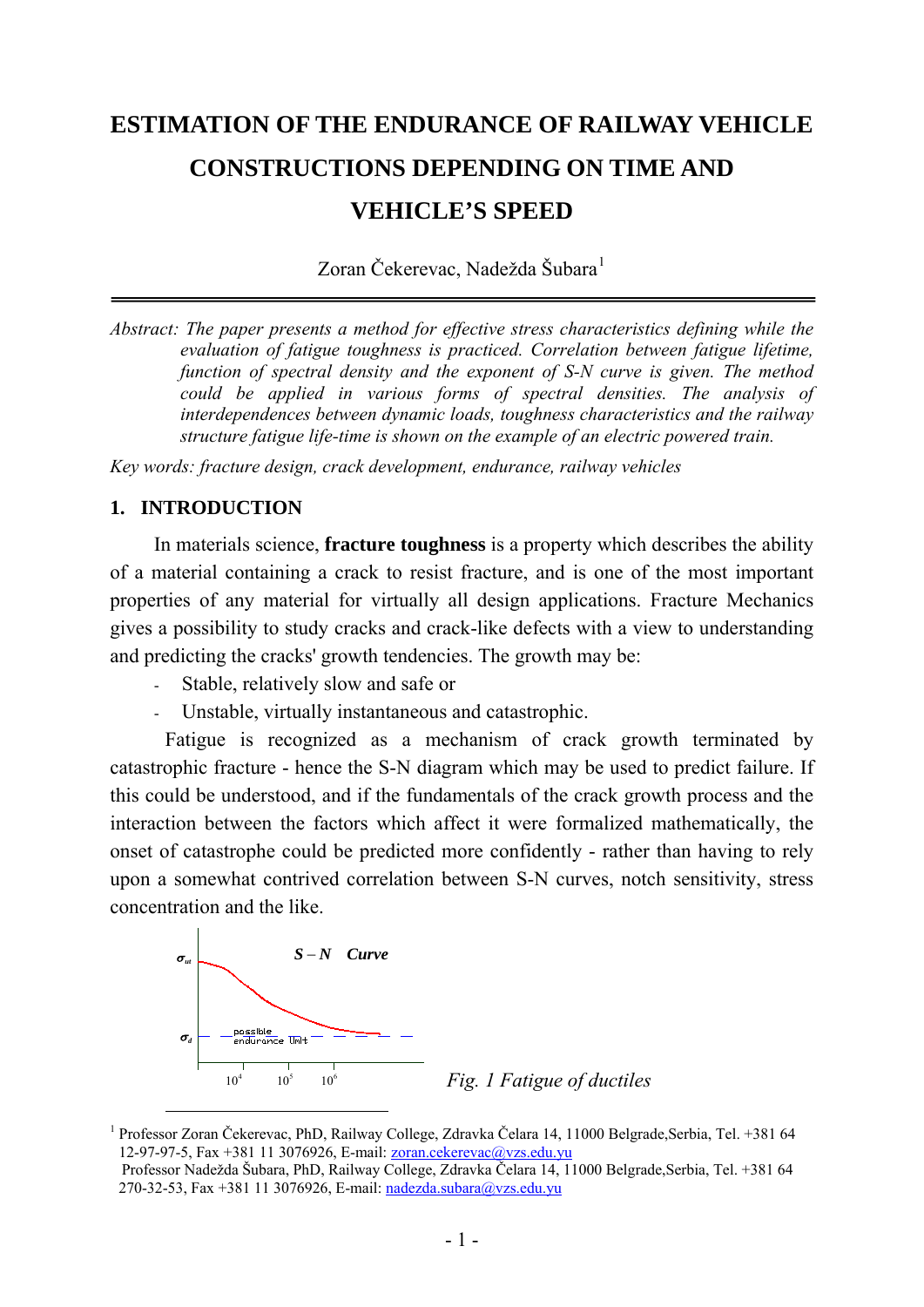But this is not the only advantage! There are many well documented catastrophes which cannot be explained by conventional steady state safety appraisal or fatigue arguments. Fracture Mechanics currently offers the only satisfactory route to understanding these and similar problems.

Fatigue breakage appears mostly gradually, when the stresses are in the zone of plastic strains. After the breakage, on the surfaces there is a noticeable slow advance of crack front area through "tree rings" started by crack initiator. Initial microscopic cracks at the very beginning of the breakage successively grow up, but this is still a safe phase of exploitation characterized by slow, controlled, extensions. This phase ends by forming of visible fatigue crack. In the following phase, crack develops with simultaneous increase of stress in remained ligament. Fast catastrophic failure ends process of crack propagation. This area is characterized by transverse granular cleavage surface.

#### **2. ESTIMATION OF FATIGUE ENDURANCE**

Designing of the endurance under criterion of damage accumulation follows the foregone analyses of contiguous states connected with a production technology, material fracture toughness and it's ability to withstand crack propagation, stoutness loosing etc. It is also necessary to accomplish the analysis of indicators which determine material states during life time of construction elements. Interaction of a stochastically variable external load and solidity of the considered machine element could be defined by determination of a damage degree. For this purpose, a different hypothesis about the accumulation of damages could be applied. Essentially, this is a function which connects life-time external load changing and remained strength of the element.



 $\overline{v}$   $\overline{4}$ *MAA***BAAN** *ww***pww** 3333333333

*Fig. 2 Contact wheel-rail Fig. 3. Model of the oscillating of a mechanical system of the railway vehicle* 

A railway vehicle steady supported steel wheel movement over elastic steel rails is characterized by a variety of internal and external loads that cannot be fully taken into account even in the same vehicle series. Great number of elements and degrees of freedom of a mechanical oscillating system and variety of working loads are factors that make analysis difficult and disputable. The influences of vehicle speed, speed changing and duration, and speed distribution are emphasized. Also, distortions as well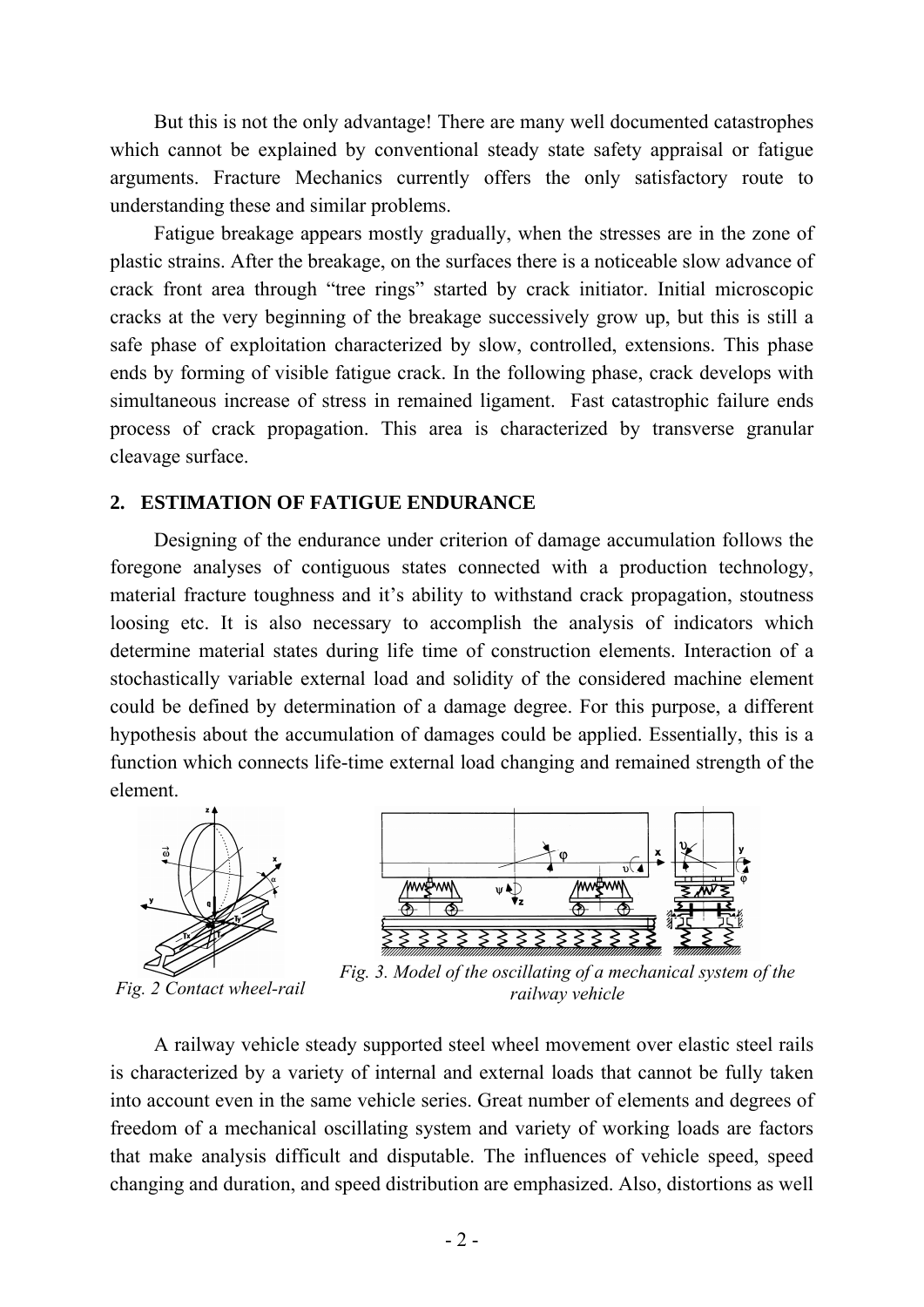as wear and tear of infrastructure elements during the exploitation are specific and hardly predictable so they could be only generalized. A few examples are shown in Fig. 4 and Fig. 5.



*Fig. 4 Torsion of carriage and frames Fig. 5 Carriage bending* 



Here will be analyzed a method for effective stress characteristics defining while the evaluation of fatigue toughness is practiced. The method could be applied in various forms of spectral densities. For the analysis of interdependences between dynamic loads, toughness characteristics and the railway structure fatigue life-time, until the first visible fatigue crack appears, records of a vertical accelerations of bearing house of an electric powered train (Fig. 6) and a spectrum of dynamic loads of bogie-frame member at the speed of 145 km/h (Fig. 7) are used.



*accelerations of a bearing house of the electric powered ЭР11 train* 

 $- S(f) \left[ \frac{(10^5 \text{ Pa})^2}{Hz} \right]$  - Spectrum density - *f (Hz)- Frequency*

The goal is determining of equivalent symmetric or asymmetric sinus regime of load in dependence of the parameters of stochastic dynamic load. Such parameters are: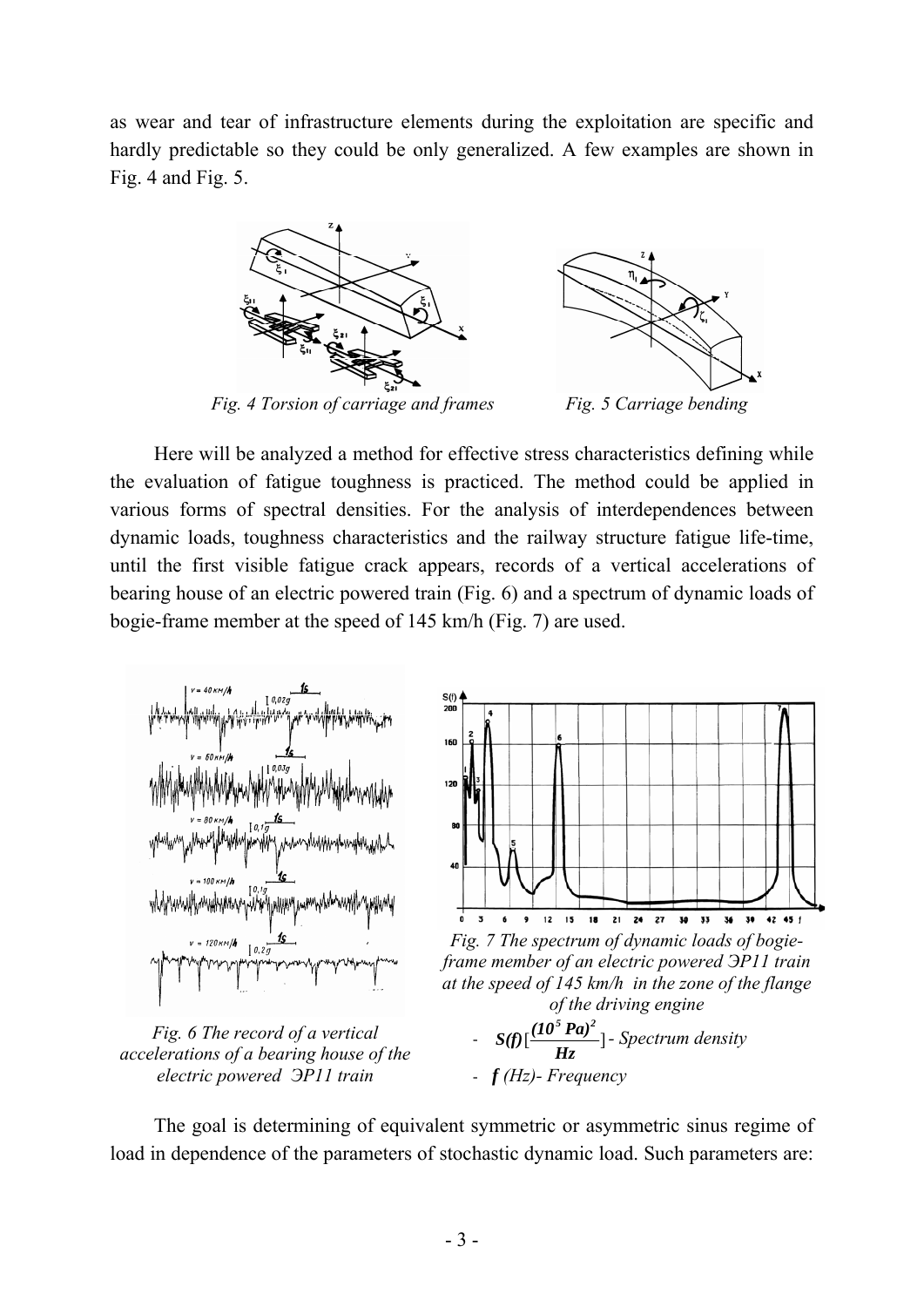dispersion, dispersion area wideness, distribution of maximums, a shape of the function of spectral density etc.

The record of vertical accelerations of a bearing house of the electric powered ЭР11 train, shown on Fig. 6, shows that under the change of train speed from 40 to 120 km/h accelerations were increased more than five times. Impulses recorded on the joints of rails are sharp. Speed increasing from the level of 60 km/h to the level of 100 km/h makes the accelerations 3.3 times bigger, and increasing from 100 to 120 km/h makes the acceleration 2 times greater. A fact is that rail vertical resistances are of a random character. They could be described by spectrum density of low frequency accelerations of non-suspended masses of the railway vehicles and they are not depending on springs. Nevertheless, only provisionally they could be characterized as Gaussian processes, because with the increasing of speed in the observed range of high frequencies, probability densities incline to be asymmetric and with sharper picks. By calculating of railway vehicles structure element life-times it is necessary to take into account velocity changes and a probability of appearance of specific speeds.

On the figure 7 it is noticeable that acceleration maximums are:

- 1. 0.7 Hz maximum caused by lateral displacement of the body;
- 2. 1.6 Hz maximum caused by a wheelset skipping from the rails;
- 3. 2.2 Hz maximum caused by matching of the own frequency of the bogie frame acceleration, and it appears by specific constant speed in longer period only;
- 4. 3.25 Hz maximum caused by the combination of skipping and rolling of wheelsets over rails (galloping). It appears by variety of frequencies appeared on the rail joints;
- 5. 6.5 Hz maximum of the own frequency of the bogie frame;
- 6. 12 Hz maximum caused by the rolling of the steel wheels over the rails;
- 7. 41 Hz maximum caused by the rotors of the driving engines.

Spectrum of dynamic loads of free rotation bogies (trailers) of the electric powered ЭР11 train at the section of the bogie-frame member is similar to above stated, normally, with exclusion of maximum frequency No.7. The analysis emphasizes the complexity of the spectrum shape with a lot of maximums. The energy of the analyzed spectrums is situated in the wide range of frequencies, 0.5 to 50Hz, and the spectrum wideness is  $\varepsilon = 0.6$  to 0.9. This characterizes random wide band stress processes. The most important are peeks of narrow bands because they influence material structures independently of their durations. Calculations show disparity among estimated life-times up to ten times.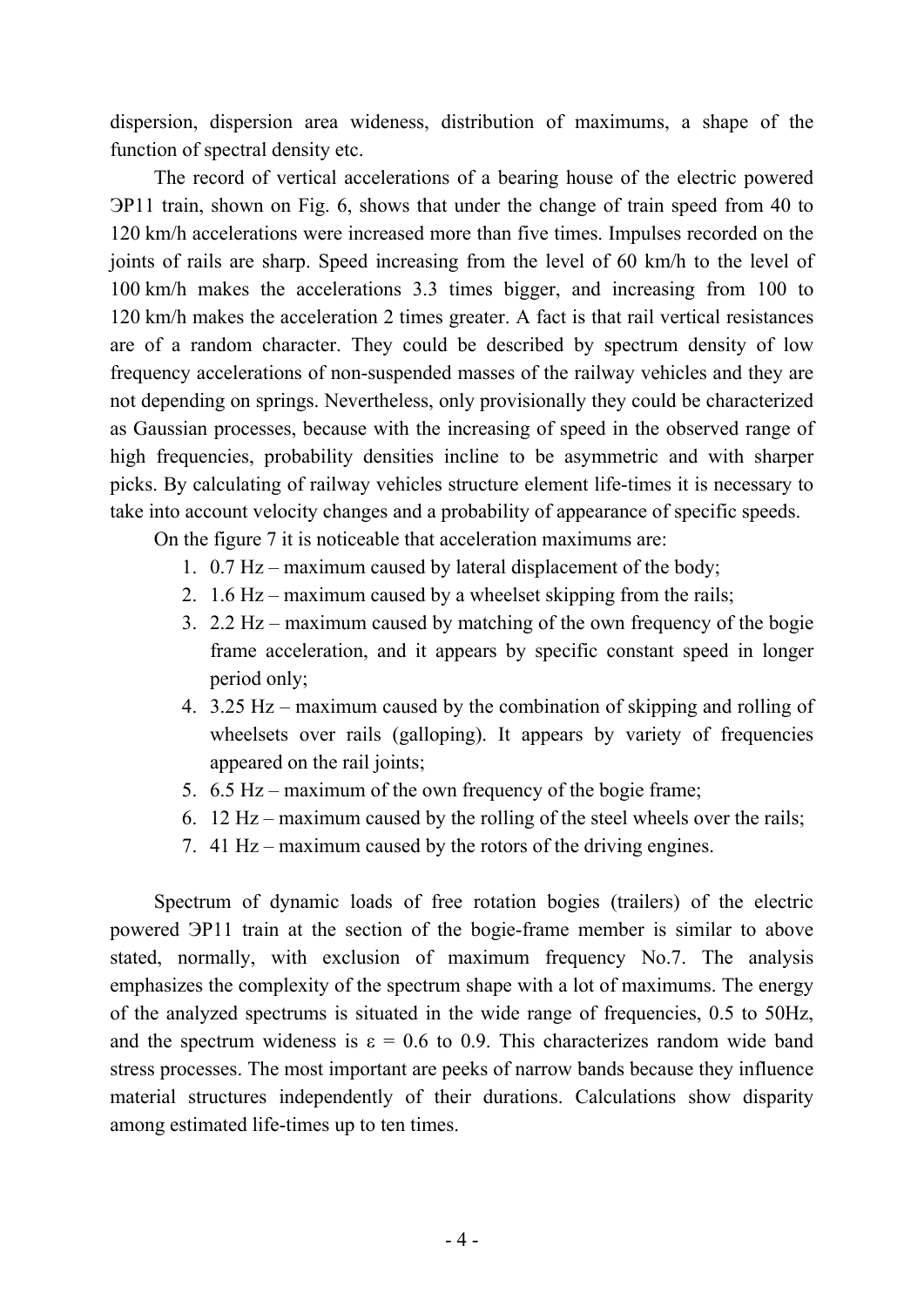

*Fig. 8 Connection of a cross-bearer with a welded gear train bearer of the electric powered ЭР11 train* 

It is possible to compare passed route of the train before the appearance of the fatigue crack on the cross-bearer in the zone of welded gear train bearer with the lifetime determined by the mathematical model formed on the bases of the equivalent stationary regime, but with summing of damages that appear on every registered speed.

$$
\sigma_{ek}=\sqrt[m]{\frac{2^{m/2}\cdot\Gamma\left(\frac{m+2}{2}\right)\cdot T_0\cdot f_0}{N_0\cdot\phi^m}}\cdot\ \sum\limits_{i=0}^{i}S_{\upsilon i}^m\cdot p_{ti}
$$

where are:

- $\sigma_{\rm e k}$  amplitude of the equivalent stationary narrow stress band;
- m exponent of S-N curve (Wöhler curve);
- Γ gamma function;

 $T_0$ [s] - Fatigue life-time until the crack appears;

 $f<sub>o</sub>$  - frequency maximum;

 $N_0$  - Basic cycle number until the crack appears under stationary load regime with  $\sigma_{\rm ex}$  amplitude;

$$
\varphi
$$
 - Coefficient:  $\varphi = \frac{(\sigma_v - \sigma_m)}{\sigma_v}$ ,

 $\sigma_{\nu}$  - yield strength;

 $S_{\nu i}$  - dynamic stresses variance under the speed  $\nu_i$ ;

 $p_{ti}$ - probability of the apperiance of the speed  $v_i$ : ∑  $=\frac{P_{li}}{v_i}\sum_{i}^{i}\frac{p_{li}}{v_i}$ *i*  $\boldsymbol{p}_i = \frac{\boldsymbol{p}_i}{\sum_{i=1}^{i} p_i}$  $p_{ii} = \frac{p}{\sqrt{p}}$ υ υ

where are:

 $p_{li}$  - probability that train will run in the speed ranges  $\Delta v_i = v_{i+1} - v_i$  for the equal parts of the passed route  $p_{i}$  in kilometers;

<sup>υ</sup>i- train speed in the i - breach.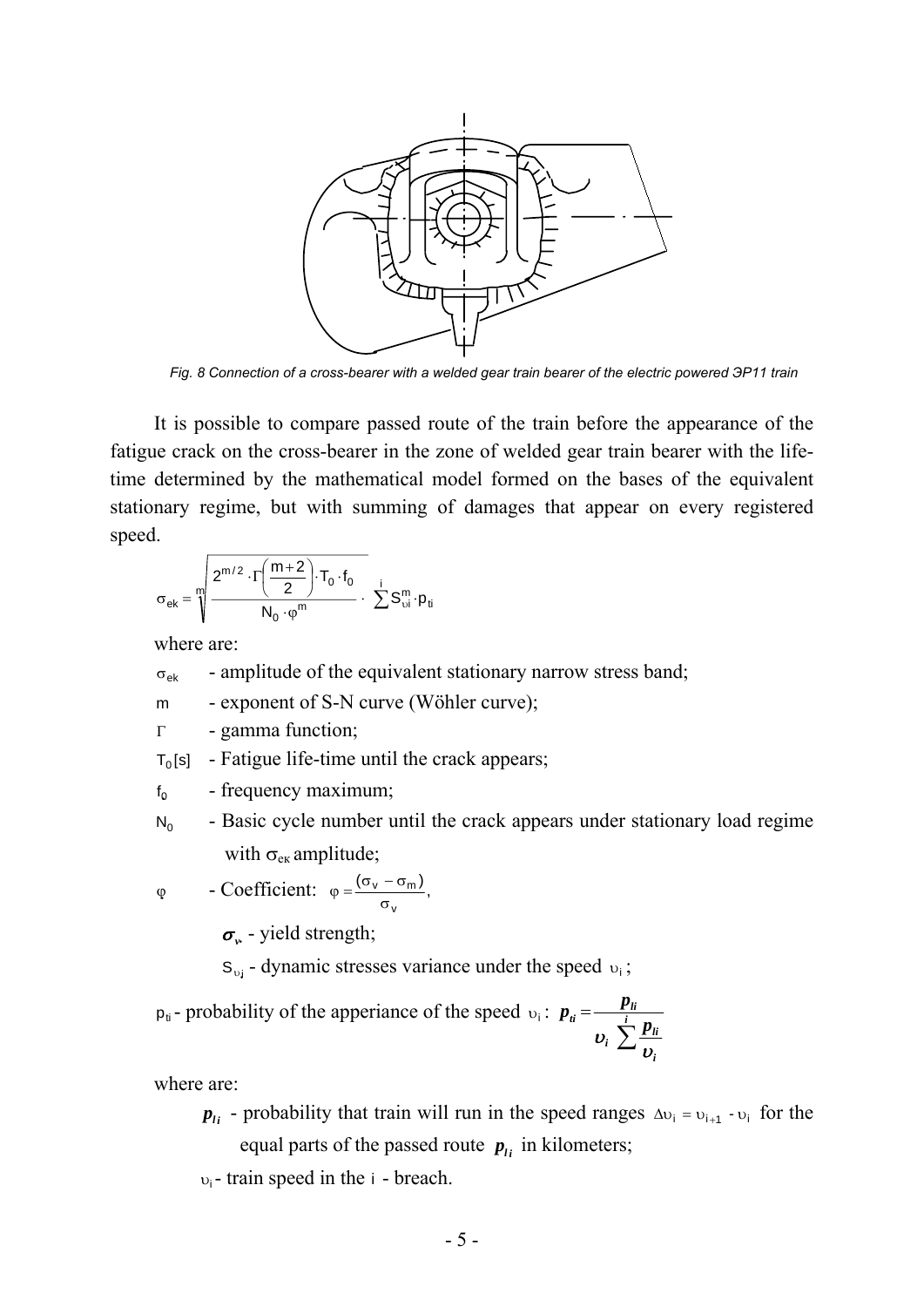Table 1 [2] shows  $p_{ti}$  values for the train exploitation in suburban traffic:

| Velocity breach              |           |      |      |      |      |      |      |      |                                                              |       |
|------------------------------|-----------|------|------|------|------|------|------|------|--------------------------------------------------------------|-------|
| $\Delta v_i = v_{i+1} - v_i$ | $\leq 40$ |      |      |      |      |      |      |      | 41-50 51-60 61-70 71-80 81-90 91-100 101-110 111-120 121-130 |       |
| [km/h]                       |           |      |      |      |      |      |      |      |                                                              |       |
| Probability $p_{ti}$         | 0.155     | 0.10 | 0.11 | 0.14 | 0.14 | 0.14 | 0.13 | 0.07 | 0.01                                                         | 0.005 |

*Table 1 Train speed probability in a suburban traffic* 

The amplitude of the equivalent stationary narrow stress band  $\sigma_{ek}$  has to be corrected by the coefficient of safety η (for railway vehicles usually 1.15) in accordance with the relation:

$$
\sigma_{ek} = \left(\frac{[\sigma_{-1k}]}{[\eta]} \right)^m
$$

where  $\sigma_{-1k}$  is a minimal fatigue strength of material for a given probability *q* on the base cycles number  $N_0$ . By using the previous equations it is easy to define a safe life-time of the structure elements, until the appearance of the firs crack, in hours:

$$
T_0=\dfrac{\left(\dfrac{[\sigma_{-1k}]}{[\eta]}\right)^m\cdot N_0\cdot \phi^m}{3600\cdot 2^{m/2}\cdot \Gamma\left(\dfrac{m+2}{2}\right)\cdot f_0\cdot \sum \limits_{}^i S^m_{\text{vi}}\cdot p_{\text{ti}}}\;\;[h]
$$

For expressing the safe life-time in kilometers,  $L_0$  [km], an expected mean speed value of the railway vehicle motion,  $v_m$  [km/h], could be applied in cases when  $T_0$  is defined previously, as:

 $L_0 = T_0 \cdot v_m$  [km]

These equations comprehend the exploitation on different speeds and give possibilities for comparison with the fatigue laboratory testings.

On Fig. 9 several functions of spectral densities of the stresses in the region of the welding joint of the gear train bearer are shown. Exponent S-N curves (*m*) and minimal fatigue strength of material,  $(\sigma_{1k})$ , based on the trust coefficient of 0.95 and lab testing of six examples, were determined as  $m=4.15$  and  $|\sigma_{1k}| = 120$  MPa, while static stress was at the level of  $\sigma_{st}$  = 320 MPa. The model shows that, under the speed of  $v = 50$  km/h, appearance of the crack caused by load could be expected at approximately 5% bogie frames after the first 65,000 passed kilometers. The real exploitation data of 20 motor carriages exploited in different regions, tells that the first noticeable fatigue cracks appeared after 150,000 passed kilometers. Calculated values for fatigue lives give reserves of approximately 2 times.